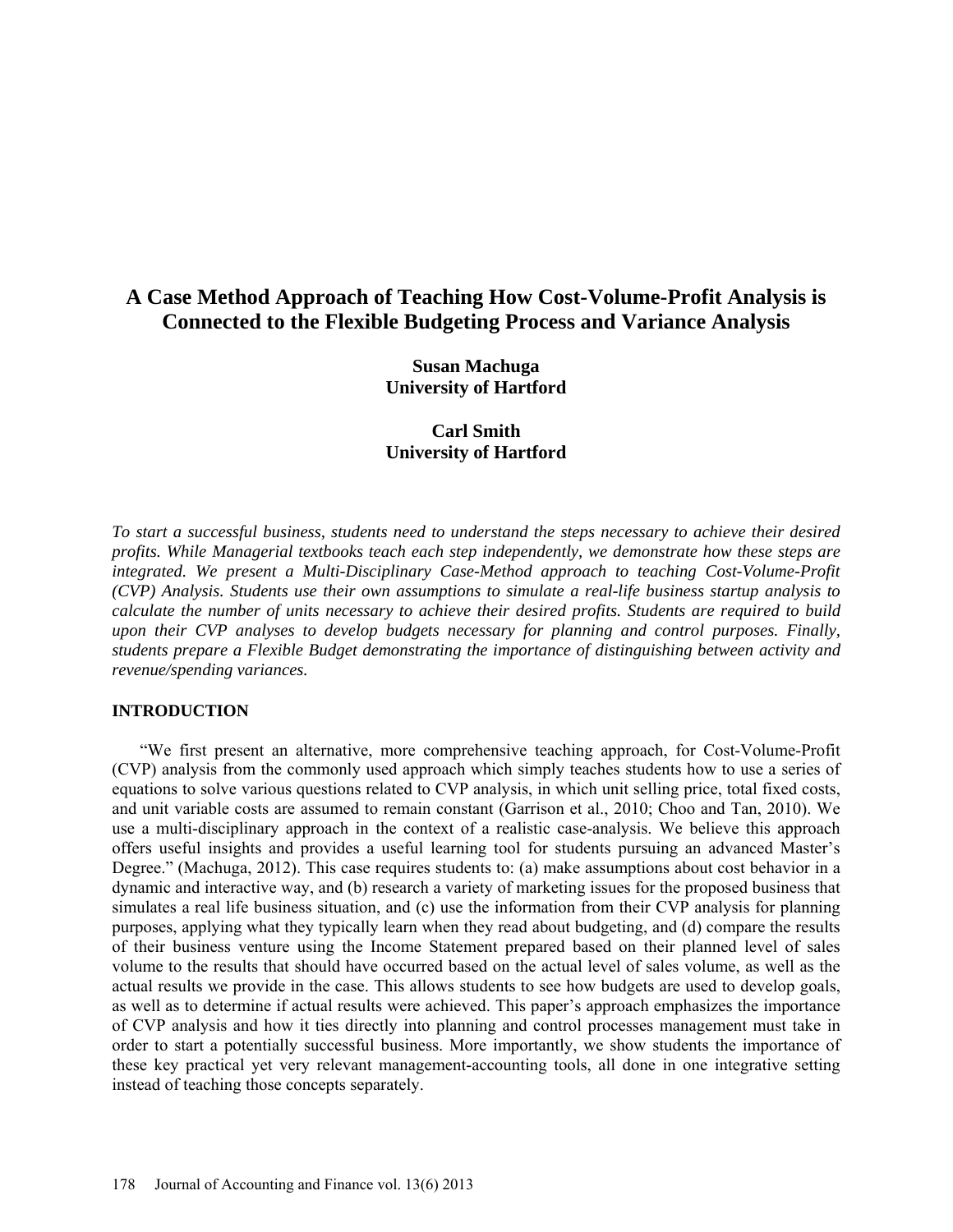We assume students will already have a basic understanding of concepts learned in core courses in their MBA program such as Finance, Financial Accounting, Marketing and Management. In addition to being familiar with concepts of fixed versus variable costs, students are assumed to be familiar with how changes in these costs interact with changes in sales revenue to determine net income, as well as understand the budgeting process, concepts which should have already been covered in their Managerial Accounting course. "An additional benefit of this case is that students can treat it as a simulation exercise in which they vary assumptions about different variables such as: sales price, direct materials' quality, total fixed costs, depreciation lives, and sales mix, etc. to see how all variables, individually and collectively, affect their break-even points. This point is often overlooked in textbooks that focus more on an equation approach in a static rather than a dynamic analytical approach" (Machuga, 2012).

A very important concept for students to understand is whether they have accomplished profit goals they set in their CVP analysis. In other words, they need to understand how to take their assumptions from the first part of the case and use them to develop the necessary budgets in order to finally prepare a projected Income Statement. Budgets force management to plan for the future as does CVP analysis. In addition, preparing a number of budgets allows students to understand that in order accomplish their profit goal they must also prepare budgets to coordinate activities throughout the company. This case will allow students to understand how budgets can help them coordinate activities throughout the entire company by integrating material purchases' plans, and labor use, etc. Even more importantly, students will learn the importance of budgets and their use for evaluation and control purposes. Because the actual level of activity will most likely differ from the planned level of activity, we also require the students to prepare a Flexible budget. The Flexible budget allows them to understand the reason planned results differ from actual results in terms of activity variances versus revenues and spending variances (Horngren et al., 2012).

#### **DEVELOPMENT OF THE CASE**

"The case assumes students will open a milkshake shack on the beach of a resort on the "big Island" of Hawaii. I have studied existing restaurants, read industry reports, and have done some research on expected minimum costs to be incurred in operating the business. A unique feature of my milkshakes is that I will serve them with flavored straws that match the flavor of the chosen milkshakes by customers. My research embeds the following assumptions:" (see Machuga, 2012)

Sales prices of milkshakes (\$7.00 for small, and \$10.00 for large)

| <b>DIRECT MATERIAL INGREDIENTS</b>                           | Small (8 oz. size)                | Large $(12 \text{ oz. size})$     |  |
|--------------------------------------------------------------|-----------------------------------|-----------------------------------|--|
| Whole Milk (\$15 for a 5 gallon=640 oz.)                     | (need 2 oz. of milk)              | (need 3 oz. of milk)              |  |
| Cream $(\$20$ for 1 gallon=128 oz.)                          | (need 2 oz. of cream)             | (need 3 oz. of cream)             |  |
| Sugar $(\$10$ for a 15 lb. bag=30 cups)                      | (need $\frac{1}{2}$ cup of sugar) | (need $\frac{3}{4}$ cup of sugar) |  |
| Premium Vanilla Ice Cream (\$24 for 600 oz.)                 | (need 6 oz. of ice cream)         | (need 9 oz. of ice cream)         |  |
| <b>Flavorings</b>                                            | .25 per shake                     | .40 per shake                     |  |
| <b>Flavored specialty straws</b>                             | .75 per straw                     | .75 per straw                     |  |
| Cups $(500 8 oz. cups @ a cost of $200)$                     |                                   |                                   |  |
| Cups $(500 12 \text{ oz. cups} \ @ \text{ a cost of } $250)$ |                                   |                                   |  |

Cost of materials needed to make milkshakes:

#### **Fixed costs:**

- Shack rental: \$500 a month
- Cleaning and other miscellaneous supplies: \$100 a month
- Equipment: Industrial Milk Shake Maker: \$72 per machine x 10 machines=\$720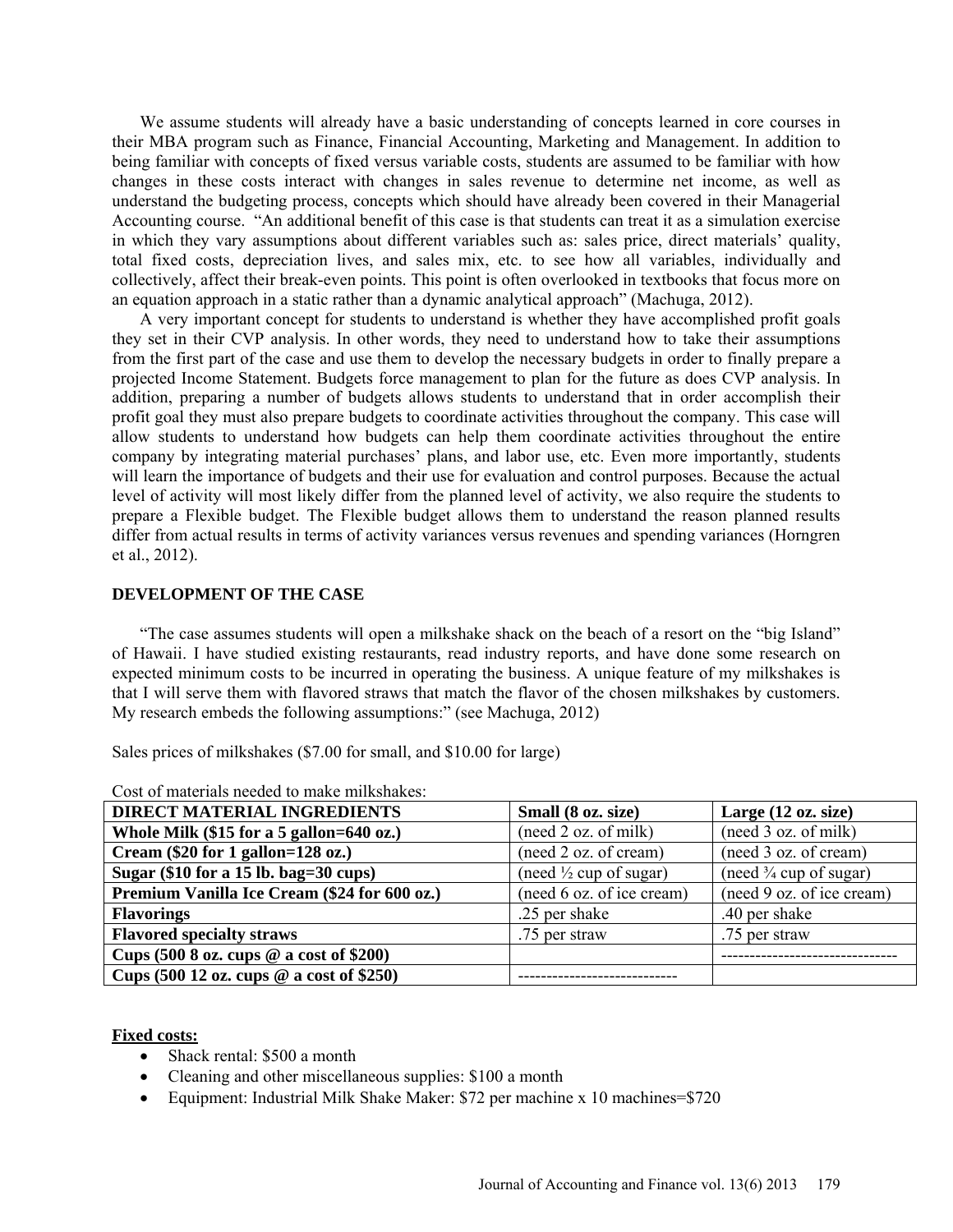- Equipment: Industrial Refrigerator/freezer: \$480
- Countertops: \$1,200
- Tables and benches for customers to sit outside: \$108 per bench-set x 10=\$1,080
- Annual insurance: \$600 a year
- Sign: use your marketing knowledge to think of a good name= \$100
- Advertising expenses: \$5,000 a month
- Accounting and bookkeeping costs: \$500 a month
- Owner's salary: \$96,000 a year
- Dues and membership fees: \$2,000 a year.
- Licenses and permit fees: \$600 a year.
- Maintenance services: \$400 a month.
- Office supplies: \$300 a month.

### **Employees:**

• **Two** part-time employees: each receiving a monthly salary of \$800 (including benefits).

Total Start-up Costs = \$20,247 for which students are assumed to take out a non-owner loan for the first months expenses and cost of long-term assets, which consist of the following amounts: (\$500+\$100+\$720+\$480+\$1,200+\$1,080+\$50+\$100+\$5,000+\$500+\$8,000+\$167+\$50+\$400+\$300 +1,600=\$20,247). A self-amortizing loan is assumed to be obtained from a bank, and carries an annual interest rate of 6% payable over 2 years with monthly payments (each monthly payment consists of both principal and interest). The loan amortization schedule is included in the appendix of this case study (first months interest expense is \$101.24).

### **Other costs:**

10% of gross sales must be given to resort where shack will be located on its premises. Owner's capital will be used to cover direct materials' costs.

# **REQUIREMENTS OF THE FIRST PART OF THE CASE**

### **In order to answer the questions below, you may make additional assumptions, and add/change fixed and variable costs (please clearly indicate all assumptions made).**

- **1)** Using the above information, determine the number of milkshakes you will need to sell to break even. In order to do this, you will need to set a sales price as well as classify the above costs into fixed or variable. (Hint: keep all costs on either a weekly, monthly or yearly basis throughout your analysis). You also will need to vary assumption such as sales price, depreciable lives, and sales mix.
- **2)** Should you leave your job to open the milkshake shack?

### **ANSWERS TO THE FIRST PART OF THE CASE:**

Presented below is one possible answer to this case using only information provided in the case with the following assumptions: 1) the milkshake's sales-mix will be 60% large and 40% small, 2) the suggested sales prices are used to be competitive with other vendors, and 3) the milkshake makers, tables and benches are assumed to last for 3 years, but the refrigerator/freezer and counter tops are assumed to last for 10 years and the sign is assumed to last only one year. Since this is a simulation exercise, the case allows students to see how the break-even sales volume changes depending upon different assumptions about product sales-mix, sale prices, depreciable lives of long-term assets as well as variable costs, and allows them to add other necessary fixed costs to the cost structure of the business conditional on their own unique business strategy. Consequently, their answers may vary.

Monthly fixed costs: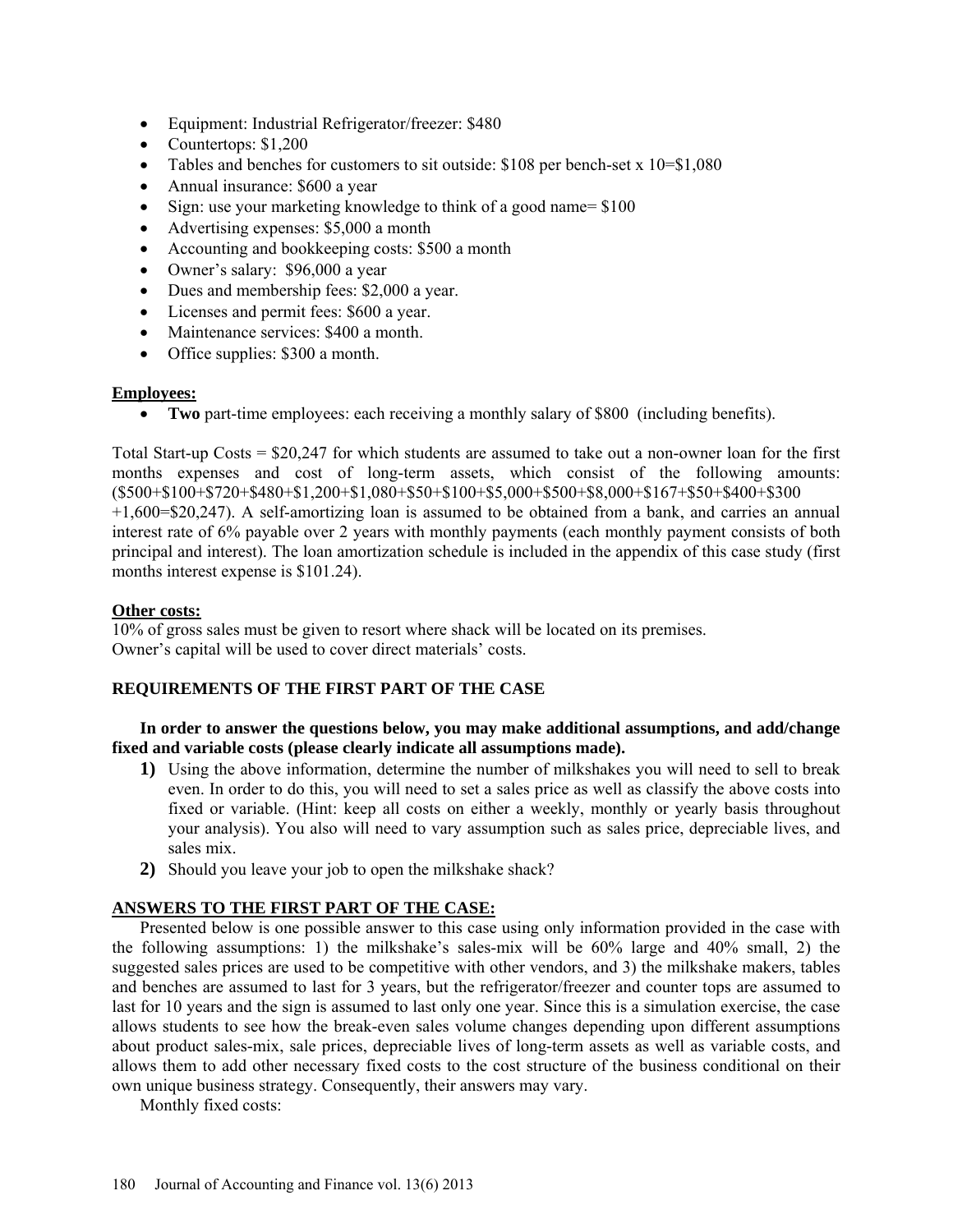|           | Salary of 2 part-time workers      | 1,600.00                     |  |
|-----------|------------------------------------|------------------------------|--|
|           | Rental                             | 500.00                       |  |
|           | Supplies                           | 100.00                       |  |
| $\bullet$ | Milk Shake Maker depreciation      | 20.00 (720/36 months)        |  |
|           | Refrigerator/freezer depreciation  | $4.00$ $(480/120$ months)    |  |
|           | Counter tops depreciation          | $10.00$ $(1,200/120$ months) |  |
|           | Tables and benches depreciation    | 30.00 (1,080/36 months)      |  |
|           | Annual insurance                   | 50.00 (600/12months)         |  |
|           | Interest on loan                   | 101.24                       |  |
|           | Advertising expense                | 5,000.00                     |  |
|           | Accounting and bookkeeping expense | 500.00                       |  |
|           | Owner's salary and benefits        | 8,000.00                     |  |
|           | Dues and membership fees           | 167.00                       |  |
|           | Licenses and permit fees           | 50.00                        |  |
|           | Maintenance services               | 400.00                       |  |
|           | Office supplies                    | 300.00                       |  |
|           | Sign                               | 8.37 (100/12 months)         |  |
|           | <b>Total monthly Fixed Costs</b>   | \$16,840.61                  |  |

### **Variable Costs per unit:**

| Ingredient                          | Cost               |         |         | <b>Small</b> | Large |
|-------------------------------------|--------------------|---------|---------|--------------|-------|
| Whole milk                          | \$15 for $640$ oz. | 0.02344 | per oz. | 0.05         | 0.07  |
| Cream                               | \$20 for 128 oz.   | 0.15625 | per oz. | 0.31         | 0.47  |
| Sugar                               | $$10$ for 30 cups  | 0.33333 | per cup | 0.17         | 0.25  |
| Premium Vanilla Ice Cream           | \$24 for 600 oz.   | 0.04000 | per oz. | 0.24         | 0.36  |
| <b>Flavorings</b>                   |                    |         |         | 0.25         | 0.40  |
| <b>Flavored Specialty Straws</b>    |                    |         |         | 0.75         | 0.75  |
| Cups-8 ounces                       | \$200 for 500 cups | 0.40000 | per cup | 0.40         |       |
| Cups-12 ounces                      | \$250 for 500 cups | 0.50000 | per cup |              | 0.50  |
| TOTAL DIRECT MATERIAL COST PER UNIT |                    |         | \$2.17  | \$2.80       |       |

**Variable Cost Income Statement:** using a 40% (small) and 60% (large) sales-mix in determining the break-even sales volume:

|                                     | Small $(40\%)$                               | Large $(60\%)$                  | Weighted total      |
|-------------------------------------|----------------------------------------------|---------------------------------|---------------------|
| Sales after taking out the 10% owed | $\left  \frac{\$7*90\%}{\$6.3*40\%} \right $ | $\frac{\$10*90\%}{\$}$ \$9*60%= | $7.920$ per unit    |
| to resort                           | 2.520                                        | 5.400                           |                     |
| Variable cost                       | $2.17*40\% = 868$                            | $2.80*60\% = 1.680$             | $2.548$ per unit    |
| Contribution margin                 | $-652$                                       | 3.720                           | $5.372$ per unit    |
| <b>Total Fixed costs</b>            |                                              |                                 | 16,840.61 per month |

1) You will need to sell 3,135 milkshakes/month to break even = (\$16,840.61/5.372) 1,254 (3,135\*40%) will be small and  $1,881$  (3,135\*60%) will be large.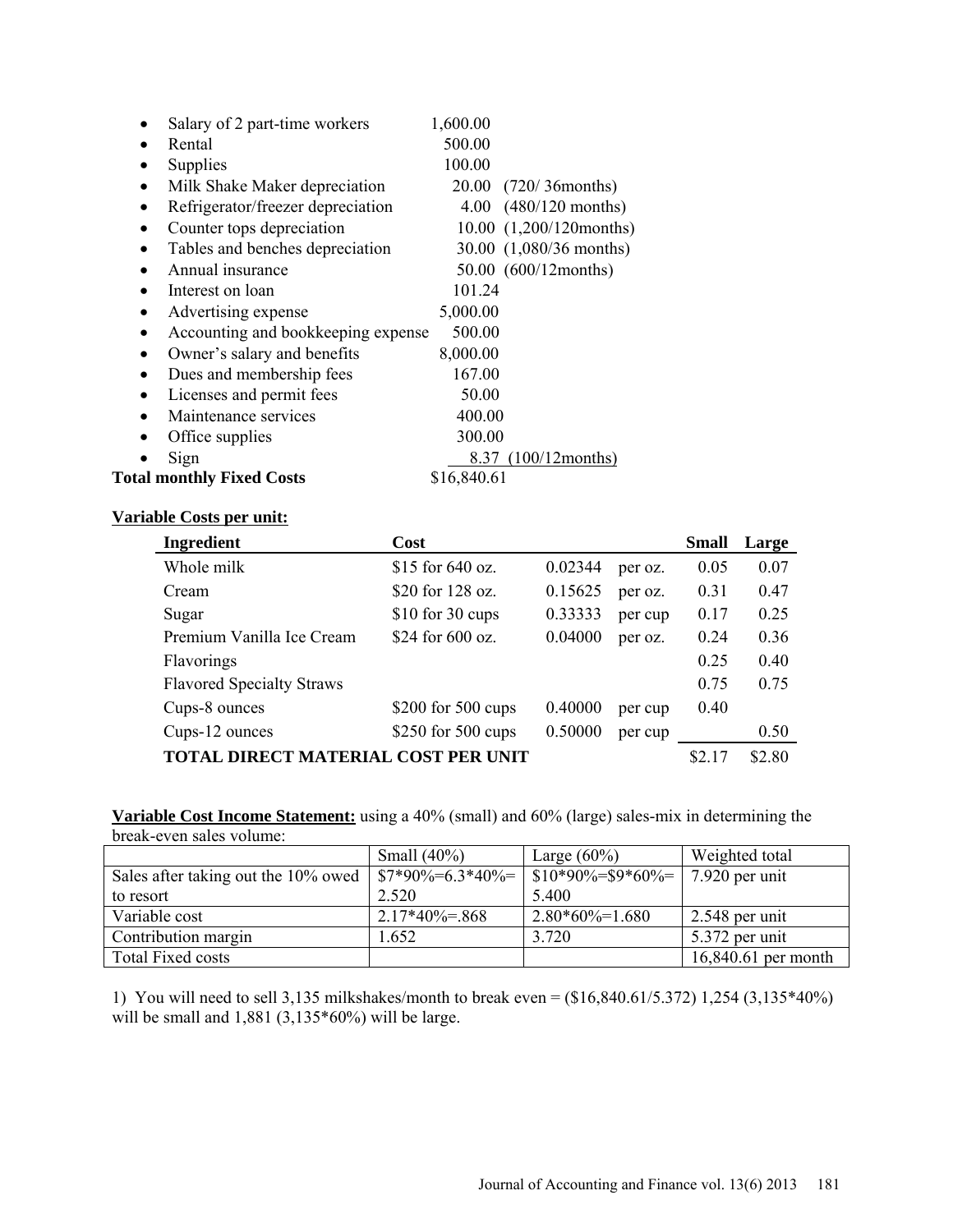| orcan-cycli sarcs volume (no salary anowance for owner). |                         |                          |                     |  |  |  |
|----------------------------------------------------------|-------------------------|--------------------------|---------------------|--|--|--|
|                                                          | Small $(40\%)$          | Large $(60\%)$           | Weighted total      |  |  |  |
| Sales after taking out 10%                               | \$6.30*1,254milkshakes  | \$9*1,881milkshakes      | \$24,829.20         |  |  |  |
| owed to resort                                           | \$7,900.20              | \$16,929.00              |                     |  |  |  |
| - Variable cost                                          | $$2.17*1,254milkshakes$ | $$2.80*1,881$ milkshakes | \$7,987.98          |  |  |  |
|                                                          | \$2,721.18              | \$5,266.80               |                     |  |  |  |
| Contribution margin                                      | \$5,179.02              | \$11,662.20              | \$16,841.22         |  |  |  |
| <b>Total Fixed costs</b>                                 |                         |                          | \$16,840.61         |  |  |  |
| Net Income                                               |                         |                          | 0.61 rounding error |  |  |  |

**Variable Cost Income Statement:** using 40% (small) and 60% (large) sales-mix in determining the break-even sales volume (no salary allowance for owner):

*Note: The break even sales volume is 3,134.89 milkshakes. The Variable Cost Income Statement uses the breakeven quantity of 3,135 milkshakes. A small gain is shown due to rounding error since you cannot sell fractional milkshakes.*

### **REQUIREMENTS OF THE SECOND PART OF THE CASE**

The second part of this case is intended to demonstrate the importance of using a BUDGET process to plan, direct and control the organization. As stated in the answers to the first part of the case, since this is a simulation exercise emulating a real-life business start-up analysis, their budgets may vary based on assumptions they selected in the first part of the case. In addition, assumptions made with respect to "safety stock" or ending inventory in production and raw materials budgets will also most likely vary.

- **1)** Using assumptions you made in the first part of the case regarding, sales price per unit, variable costs per unit and total fixed costs, as well as the information about sales volume presented below, prepare the following budgets for the first quarter:
	- Sales budget
	- Production budget
	- Direct materials budget for each raw material necessary to make milk shakes
	- Manufacturing Overhead budget
	- Operating budget
- **2)** Using the information from the budgets you prepared above, prepare a projected Income Statement for the first month.

The **Sales Budget** must be prepared first as it affects all the other budgets. In order to prepare the sales budget an estimate of the expected number of units to be sold and the expected sales price needs to be determined. To prepare the sales budget we used the following assumptions. Statistics for tourism in Hawaii are available from the [www.hawaiitourismauthority.org](http://www.hawaiitourismauthority.org/) and the Department of Business, Economic Development and Tourism of the State of Hawaii ( Hawaii.gov/debdt ).

• Number of visitors to the island from January 2007 to May 2007 were 125,000, 125,000, 150,000, 125,000 and 125,000, respectively. (For simplicity, we assume each visitor, on average, purchases one milk shake. *(Students can get more elaborate and research the average number of days visitors stay and the average number of couples, versus families with kids).*

### **ANSWERS TO THE SECOND PART OF THE CASE:**

Presented below is one possible answer to this case using only information provided in the case with the same assumptions followed when we presented the answer to the first part of the case.

The sales mix and the sales price will be consistent with the first part of the case at 40% small and 60% large with the sales price set at the competitors price of \$10 for large and \$7 for small (less the resort fee of 10%).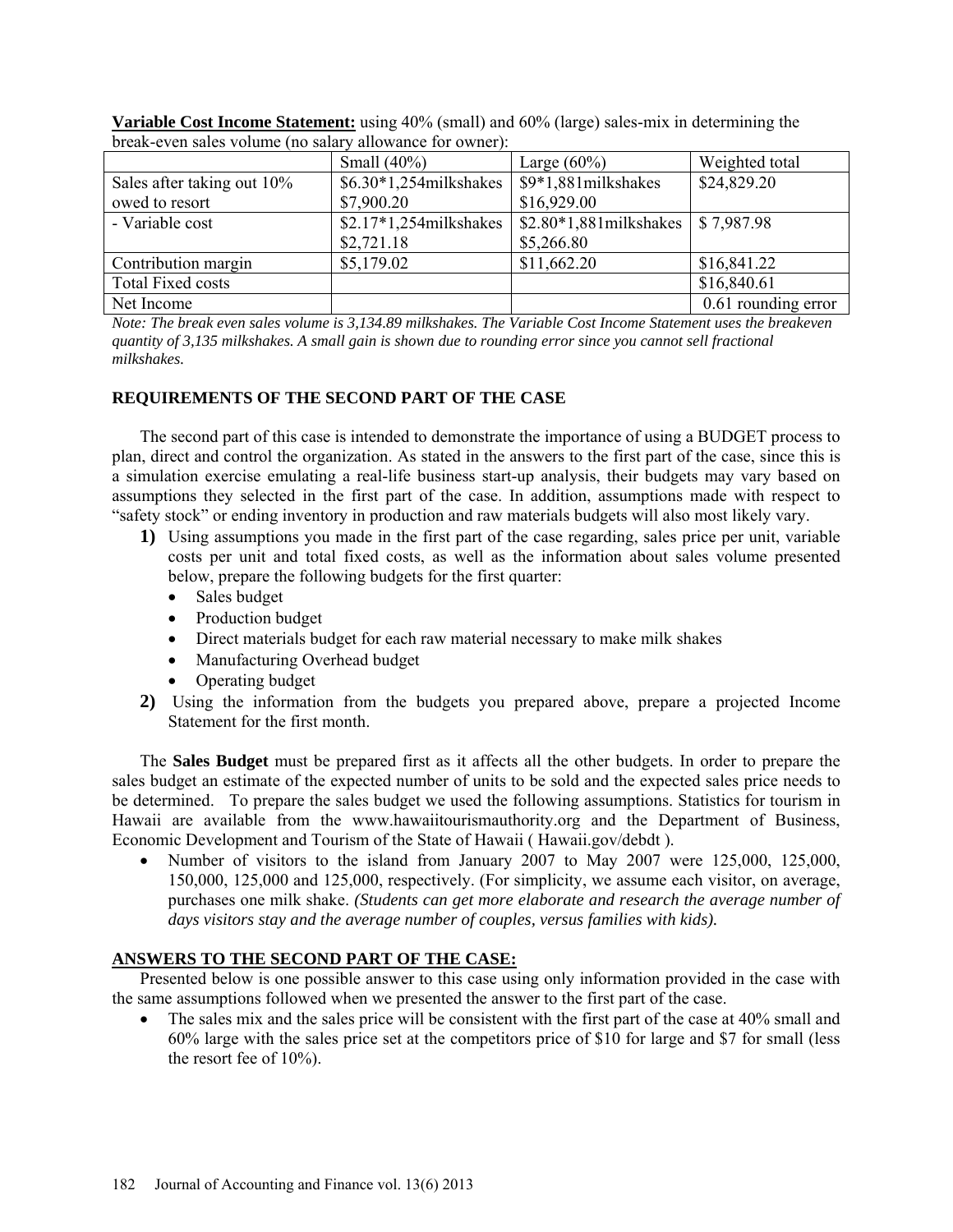| <b>SALES BUDGET for</b> | January   | February  | March       | $1st$ qtr Total | April     | May       |
|-------------------------|-----------|-----------|-------------|-----------------|-----------|-----------|
| $1st$ qtr               |           |           |             |                 |           |           |
| Large shakes expected   | 75,000    | 75,000    | 90,000      | 240,000         | 75,000    | 75,000    |
| to be sold:             |           |           |             |                 |           |           |
| $(visitors*.60)$        |           |           |             |                 |           |           |
| Expected sales price    | \$9.00    | \$9.00    | \$9.00      | \$9.00          | \$9.00    | \$9.00    |
| $$10*90\%$              |           |           |             |                 |           |           |
| Total sales (\$)        | \$675,000 | \$675,000 | \$810,000   | \$2,160,000     | \$675,000 | \$675,000 |
|                         |           |           |             |                 |           |           |
| Small shakes expected   | 50,000    | 50,000    | 60,000      | 160,000         | 50,000    | 50,000    |
| to be sold: (visitors * |           |           |             |                 |           |           |
| .40)                    |           |           |             |                 |           |           |
| Expected sales price    | \$6.30    | \$6.30    | \$6.30      | \$6.30          | \$6.30    | \$6.30    |
| $(\$7*90\%)$            |           |           |             |                 |           |           |
| Total sales (\$)        | \$315,000 | \$315,000 | \$378,000   | \$1,008,000     | \$315,000 | \$315,000 |
| <b>TOTAL SALES</b>      | \$990,000 | \$990,000 | \$1,188,000 | \$3,168,000     | \$990,000 | \$990,000 |

The next budget to be prepared is the **Production budget,** where the number of milk shakes needed to be produced (based on the sales budget) are determined. This will equal:

Number of milk shakes expected to be sold

+ safety stock (ending finished goods inventory) in case demand is higher than predicted Total milk shakes needed

Less: Beginning finished goods inventory (which is zero at the start of business)

Milk shakes needed to be produced

To prepare the production budget we used the following assumptions:

- 10% of next month's expected milk shake sales is desired to be left in ending inventory as a safety cushion.
- Remember, beginning inventory is last months ending inventory.

### **Large Milk Shakes:**

January's ending inventory: February sales of 75,000 \*.10 = 7,500 February's ending inventory: March sales of  $90,000 * 0.10 = 9,000$ March's ending inventory: April sales of  $75,000 * 0.10 = 7,500$ April's ending inventory: May sales of  $75,000 * 0.10 = 7,500$ 

### **Small Milk Shakes:**

January's ending inventory: February sales of  $50,000 * 0.10 = 5,000$ February's ending inventory: March sales of  $60,000$  \* .10 =  $6,000$ March's ending inventory: April sales of  $50,000$   $*$  .10 =  $5,000$ April's ending inventory: May sales of  $50,000 * 0.10 = 5,000$ 

| PRODUCTION BUDGET - 1 <sup>st</sup> QTR | January | February | March  | 1 SU<br>Otr total | April  |
|-----------------------------------------|---------|----------|--------|-------------------|--------|
| Large shakes (sales budget)             | 75,000  | 75,000   | 90,000 | 240,000           | 75,000 |
| + desired ending inventory              | 7,500   | 9,000    | 7,500  | 7,500             | 7,500  |
| Total needed                            | 82,500  | 84,000   | 97,500 | 247,500           | 82,500 |
| Less: beginning inventory               | $-()$ - | 7,500    | 9,000  | $-()$ -           | 7,500  |
| Large shakes to produce                 | 82,500  | 76,500   | 88,500 | 247,500           | 75,000 |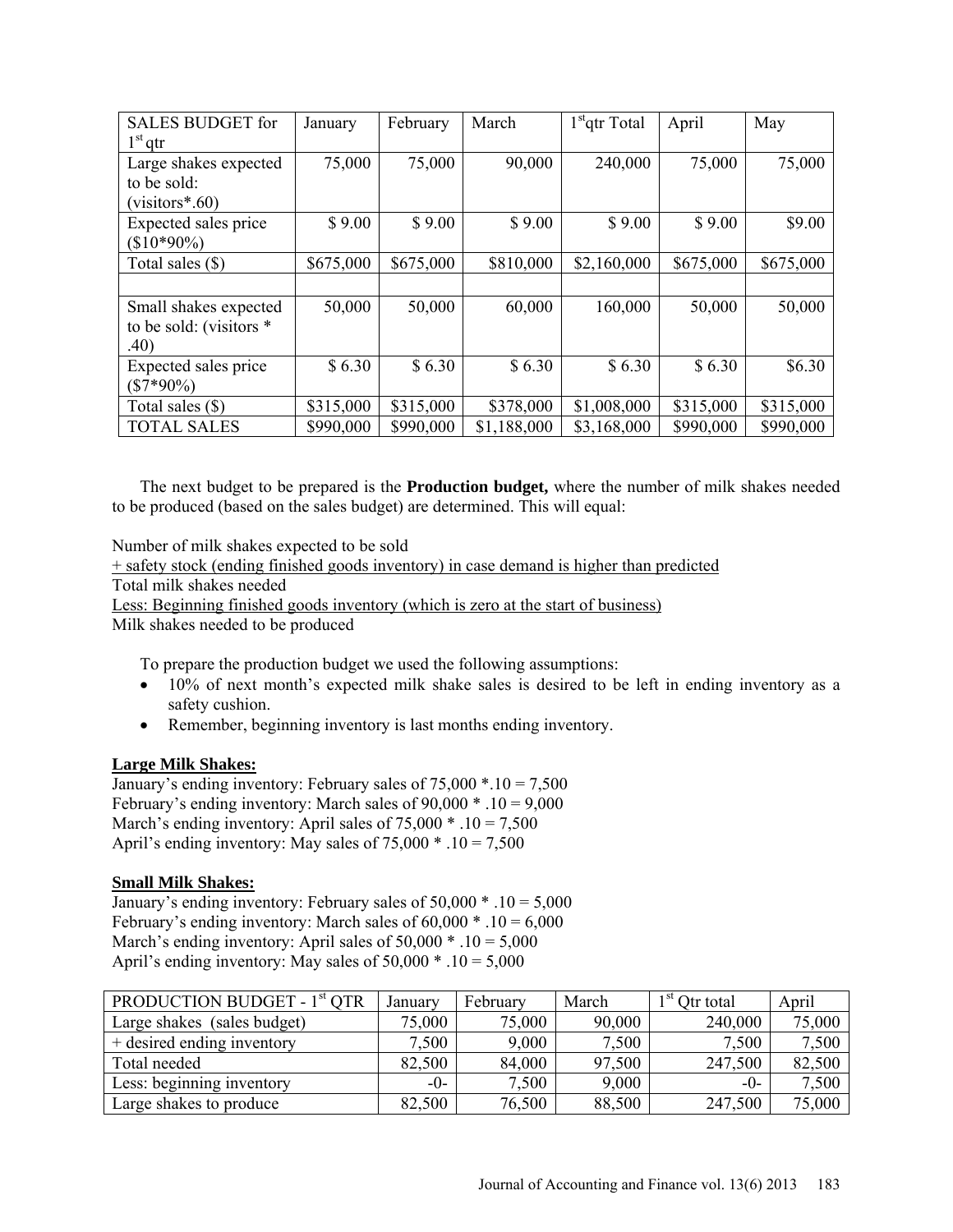| PRODUCTION BUDGET - 1 <sup>st</sup> QTR | Januarv | February | March  | $1st$ Otr total | April  |
|-----------------------------------------|---------|----------|--------|-----------------|--------|
| Small shakes (sales budget)             | 50,000  | 50,000   | 60,000 | 160,000         | 50,000 |
| + desired ending inventory              | 5,000   | 6,000    | 5,000  | 5,000           | 5,000  |
| Total needed                            | 55,000  | 56,000   | 65,000 | 165,000         | 55,000 |
| Less: beginning inventory               | $-0-$   | 5,000    | 6,000  | $-()$ -         | 5,000  |
| Small shakes to produce                 | 55,000  | 51,000   | 59,000 | 165,000         | 50,000 |

After the number of milk shakes needed to be produced is determined, we can plan for the amount of direct materials, direct labor and manufacturing overhead that will be needed.

A **DIRECT MATERIALS** budget will need to be produced for each ingredient used to make the milk shakes. The direct materials budget for whole milk was prepared using the following assumptions:

- 10% of next month's expected milk needs are desired to be left in ending inventory as a safety cushion.
- Remember, beginning inventory is last months ending inventory.
- Cost of whole milk was determined to be \$0.02344 per ounce

| Milk Purchases Budget $-1st$ quarter        |            |            |            |             |            |  |  |
|---------------------------------------------|------------|------------|------------|-------------|------------|--|--|
|                                             | Januarv    | February   | March      | Total       | April      |  |  |
| Large Milk Shake Production                 | 82,500     | 76,500     | 88,500     | 247,500     | 75,000     |  |  |
| Milk required per shake (ounces)            | 3 ounces   | 3 ounces   | 3 ounces   | 3 ounces    | 3 ounces   |  |  |
| Ounces Needed for Large Milk Shake          | 247,500    | 229,500    | 265,500    | 742,500     | 225,000    |  |  |
| Production                                  |            |            |            |             |            |  |  |
| <b>Small Milk Shake Production</b>          | 55,000     | 51,000     | 59,000     | 165,000     | 50,000     |  |  |
| Milk required per shake (ounces)            | 2 ounces   | 2 ounces   | 2 ounces   | 2 ounces    | 2 ounces   |  |  |
| Ounces needed for Small Milk Shake          | 110,000    | 102,000    | 118,000    | 330,000     | 100,000    |  |  |
| Production                                  |            |            |            |             |            |  |  |
| <b>Total Ounces Required for Production</b> | 357,500    | 331,500    | 383,500    | 1,072,500   | 325,000    |  |  |
| Plus: Desired ending Inventory              | 33,150     | 38,350     | 32,500     | 32,500      | 32,500     |  |  |
| <b>Total Ounces Available</b>               | 390,650    | 369,850    | 416,000    | 1,105,000   | 357,500    |  |  |
| Less: Beginning Inventory                   | $-0-$      | 33,150     | 38,350     | $-0-$       | 32,500     |  |  |
| Total Ounces to be Purchased                | 390,650    | 336,700    | 377,650    | 1,105,000   | 325,000    |  |  |
| Cost per Ounce                              | \$0.02344  | \$0.02344  | \$0.02344  | \$0.02344   | \$0.02344  |  |  |
| Total Cost of Milk to be Purchased          | \$9,156.84 | \$7,892.25 | \$8,852.12 | \$25,901.21 | \$7,618.00 |  |  |

### **DIRECT MATERIALS BUDGET – CREAM.**

The direct materials budget for cream was prepared using the following assumptions:

- 10% of next month's expected cream needs are desired to be left in ending inventory as a safety cushion.
- Remember, beginning inventory is last months ending inventory.
- Cost of cream was determined to be \$0.15625 per ounce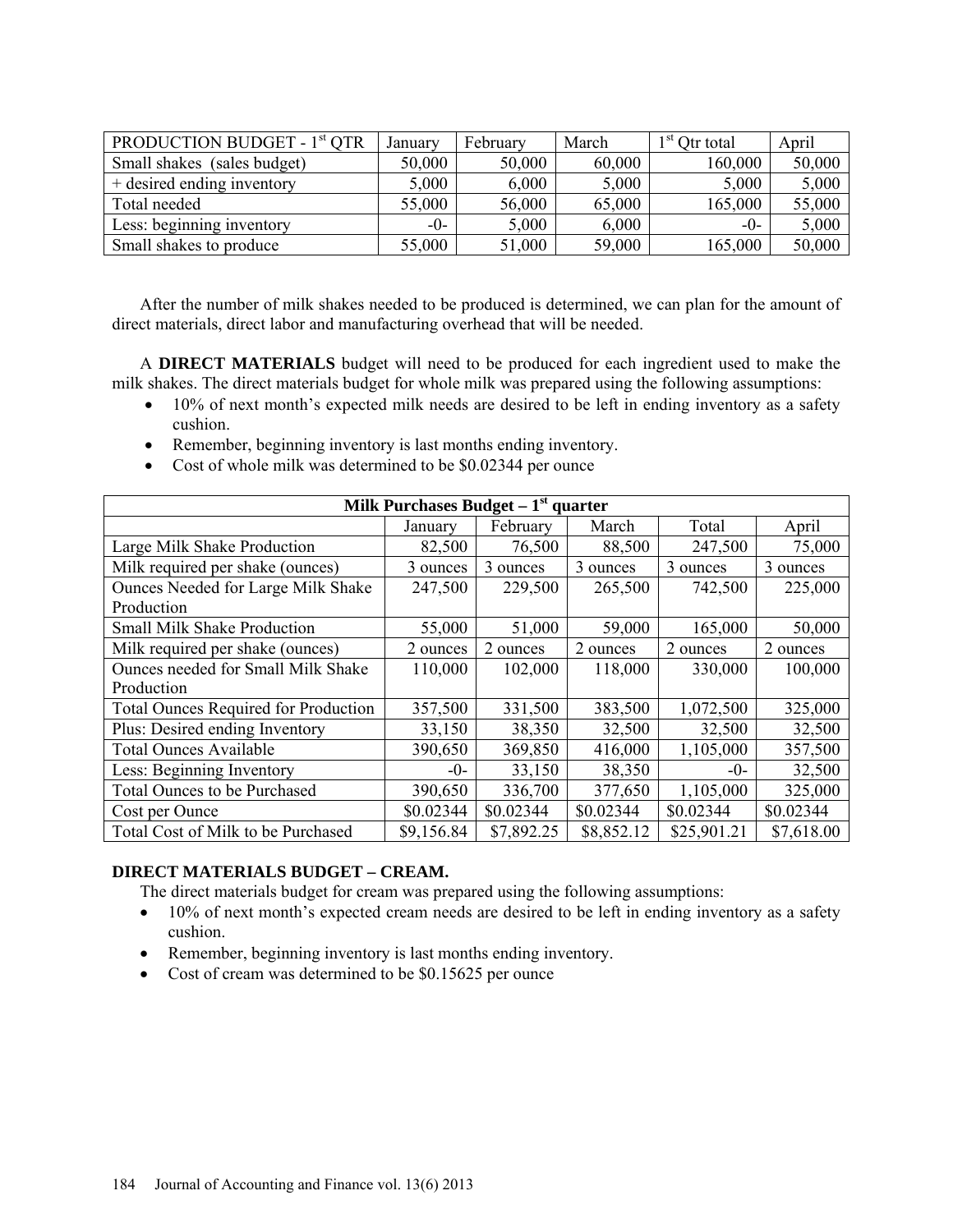| <b>Cream Purchases budget – <math>1st</math> Quarter</b> |             |             |             |              |             |  |  |
|----------------------------------------------------------|-------------|-------------|-------------|--------------|-------------|--|--|
|                                                          | January     | February    | March       | Total        | April       |  |  |
| Large Milk Shake production                              | 82,500      | 76,500      | 88,500      | 247,500      | 75,000      |  |  |
| Cream required per shake(ounces)                         | 3 ounces    | 3 ounces    | 3 ounces    | 3 ounces     | 3 ounces    |  |  |
| Ounces Needed for Large Milk Shake                       | 247,500     | 229,500     | 265,500     | 742,500      | 225,000     |  |  |
| Production                                               |             |             |             |              |             |  |  |
| <b>Small Milk Shake Production</b>                       | 55,000      | 51,000      | 59,000      | 165,000      | 50,000      |  |  |
| Cream required per shake (ounces)                        | 2 ounces    | 2 ounces    | 2 ounces    | 2 ounces     | 2 ounces    |  |  |
| <b>Ounces Needed for Small Milk Shake</b>                | 110,000     | 102,000     | 118,000     | 330,000      | 100,000     |  |  |
| Production                                               |             |             |             |              |             |  |  |
| <b>Total Ounces Required for Production</b>              | 357,500     | 331,500     | 383,500     | 1,072,500    | 325,000     |  |  |
| Plus: Desired Ending Inventory                           | 33,150      | 38,350      | 32,500      | 32,500       | 32,500      |  |  |
| <b>Total Ounces Available</b>                            | 390,650     | 369,850     | 416,000     | 1,105,000    | 357,500     |  |  |
| Less: Beginning Inventory                                | $-0-$       | 33,150      | 38,350      | $-0-$        | 32,500      |  |  |
| Total Ounces to be Purchased                             | 390,650     | 336,700     | 377,650     | 1,105,000    | 325,000     |  |  |
| Cost per Ounce                                           | \$0.15625   | \$0.15625   | \$0.15625   | \$0.15625    | \$0.15625   |  |  |
| Total Cost of Cream to be Purchased                      | \$61,039.06 | \$52,609.38 | \$59,007.81 | \$172,656.25 | \$50,781.25 |  |  |

# **DIRECT MATERIALS BUDGET – SUGAR.**

The direct materials budget for sugar was prepared using the following assumptions:

- 10% of next month's expected sugar needs are desired to be left in ending inventory as a safety cushion.
- Remember, beginning inventory is last months ending inventory.
- Cost of sugar was determined to be \$0.33333 per cup.

| Sugar Purchases Budget $-1st$ Quarter     |                   |                   |                   |                   |                   |  |  |
|-------------------------------------------|-------------------|-------------------|-------------------|-------------------|-------------------|--|--|
|                                           | January           | February          | March             | Total             | April             |  |  |
| Large Milk Shake Production               | 82,500            | 76,500            | 88,500            | 247,500           | 75,000            |  |  |
| Sugar required per shake (in cups)        | $\frac{3}{4}$ cup | $\frac{3}{4}$ cup | $\frac{3}{4}$ cup | $\frac{3}{4}$ cup | $\frac{3}{4}$ cup |  |  |
| Cups Needed for Large Milk Shake          | 61,875            | 57,375            | 66,375            | 185,625           | 56,250            |  |  |
| Production                                |                   |                   |                   |                   |                   |  |  |
| <b>Small Milk Shake Production</b>        | 55,000            | 51,000            | 59,000            | 165,000           | 50,000            |  |  |
| Sugar required per shake (in cups)        | $\frac{1}{2}$ cup | $\frac{1}{2}$ cup | $\frac{1}{2}$ cup | $\frac{1}{2}$ cup | $\frac{1}{2}$ cup |  |  |
| Cups Needed for Small Milk Shake          | 27,500            | 25,500            | 29,500            | 82,500            | 25,000            |  |  |
| Production                                |                   |                   |                   |                   |                   |  |  |
| <b>Total Cups Required for Production</b> | 89,375            | 82,875            | 95,875            | 268,125           | 81,250            |  |  |
| Plus: Desired Ending Inventory            | 8,288             | 9,588             | 8,125             | 8,125             | 8,125             |  |  |
| <b>Total Cups Available</b>               | 97,663            | 92,463            | 104,000           | 276,250           | 89,375            |  |  |
| Less: Beginning Inventory                 | $-0-$             | 8,288             | 9,588             | $-0-$             | 8,125             |  |  |
| Total Cups to be Purchased                | 97,663            | 84,175            | 94,412            | 276,250           | 81,250            |  |  |
| Cost per Cup                              | \$0.33333         | \$0.33333         | \$0.33333         | \$0.33333         | \$0.33333         |  |  |
| Total Cost of Sugar to be Purchased       | \$32,554.01       | \$28,058.05       | \$31,470.35       | \$92,082.41       | \$27,083.06       |  |  |

# **DIRECT MATERIALS BUDGET – ICE CREAM.**

The direct materials budget for ice cream was prepared using the following assumptions:

- 10% of next month's expected ice cream needs are desired to be left in ending inventory as a safety cushion.
- Remember, beginning inventory is last months ending inventory.
- Cost of ice cream was determined to be \$0.04 per ounce.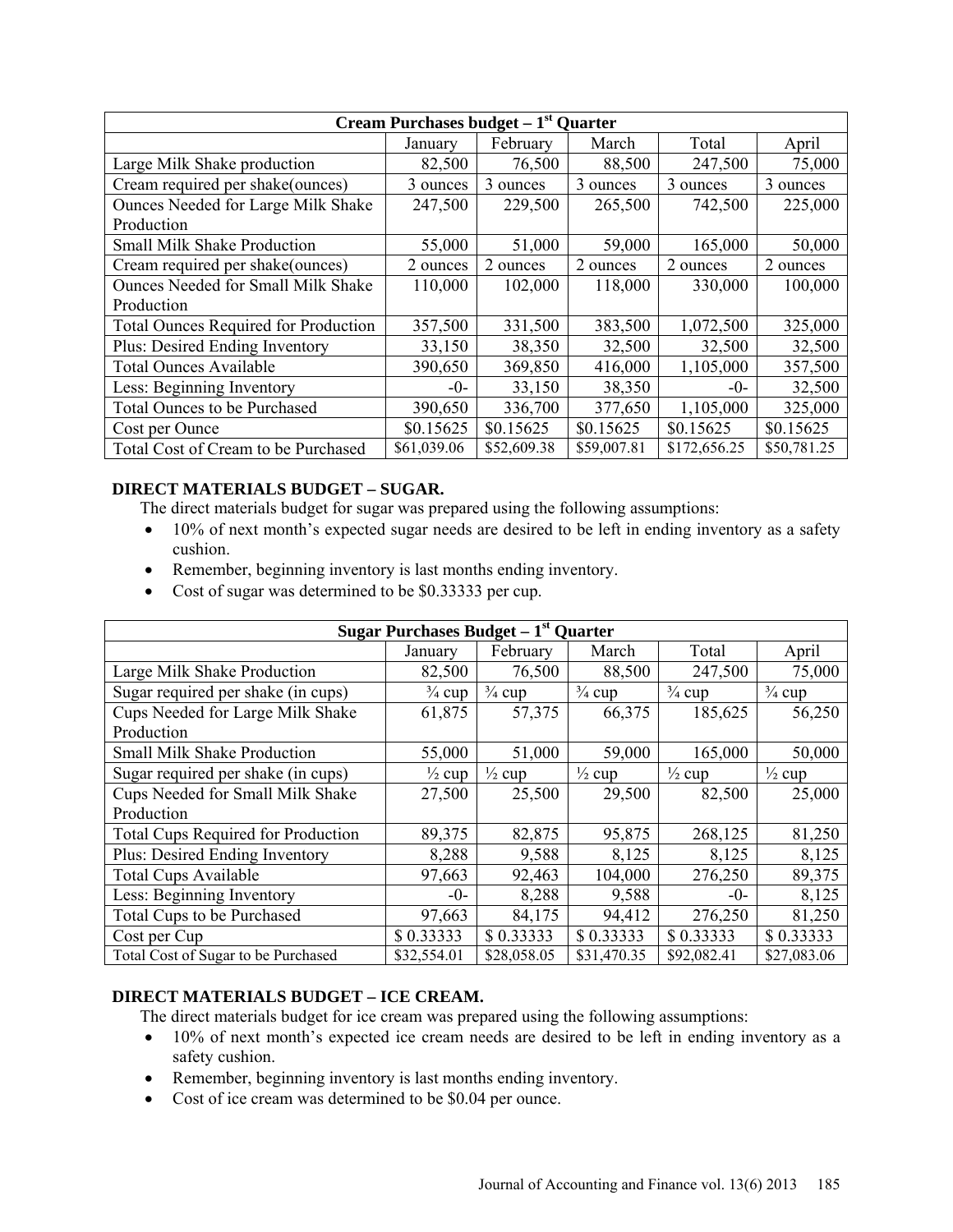| Ice Cream Purchases Budget $-1st$<br><b>Quarter</b> |             |             |             |              |             |  |  |  |
|-----------------------------------------------------|-------------|-------------|-------------|--------------|-------------|--|--|--|
|                                                     | January     | February    | March       | Total        | April       |  |  |  |
| Large Milk Shake Production                         | 82,500      | 76,500      | 88,500      | 247,500      | 75,000      |  |  |  |
| Ice Cream Required per shake                        | 9 ounces    | 9 ounces    | 9 ounces    | 9 ounces     | 9 ounces    |  |  |  |
| Ounces needed for Large Milk                        | 742,500     | 688,500     | 796,500     | 2,227,500    | 675,000     |  |  |  |
| <b>Shake Production</b>                             |             |             |             |              |             |  |  |  |
| <b>Small Milk Shake Production</b>                  | 55,000      | 51,000      | 59,000      | 165,000      | 50,000      |  |  |  |
| Ice Cream Required per shake                        | 6 ounces    | 6 ounces    | 6 ounces    | 6 ounces     | 6 ounces    |  |  |  |
| Ounces needed for Small Milk                        | 330,000     | 306,000     | 354,000     | 990,000      | 300,000     |  |  |  |
| <b>Shake Production</b>                             |             |             |             |              |             |  |  |  |
| Total Ounces Required for                           | 1,072,500   | 994,500     | 1,150,500   | 3,217,500    | 975,000     |  |  |  |
| Production                                          |             |             |             |              |             |  |  |  |
| Plus: Desired Ending Inventory                      | 99,450      | 115,050     | 97,500      | 97,500       | 97,500      |  |  |  |
| <b>Total Ounces Available</b>                       | 1,171,950   | 1,109,550   | 1,248,000   | 3,315,000    | 1,072,500   |  |  |  |
| Less: Beginning                                     | $-()$ -     | 99,450      | 115,050     | $-0-$        | 97,500      |  |  |  |
| Total Ounces to be Purchased                        | 1,171,950   | 1,010,100   | 1,132,950   | 3,315,000    | 975,000     |  |  |  |
| Cost per ounce                                      | \$ 0.04     | \$0.04      | \$ 0.04     | \$0.04       | \$ 0.04     |  |  |  |
| Total Cost of Ice Cream to be                       | \$46,878.00 | \$40,404.00 | \$45,318.00 | \$132,600.00 | \$39,000.00 |  |  |  |
| Purchased                                           |             |             |             |              |             |  |  |  |

# **DIRECT MATERIALS BUDGET – FLAVORINGS.**

The direct materials budget for flavorings was prepared using the following assumptions:

- 10% of next month's expected flavoring needs are desired to be left in ending inventory as a safety cushion.
- Remember, beginning inventory is last months ending inventory.
- Cost of flavorings was \$ 0.40 for a large shake and \$ 0 .25 for a small shake.

| <b>Flavorings Purchases Budget - 1st Quarter</b> |             |             |             |              |             |  |  |  |
|--------------------------------------------------|-------------|-------------|-------------|--------------|-------------|--|--|--|
|                                                  | January     | February    | March       | Total        | April       |  |  |  |
| Large Milk Shake Production                      | 82,500      | 76,500      | 88,500      | 247,500      | 75,000      |  |  |  |
| Plus: Desired Ending Inventory                   | 7,650       | 8,850       | 7,500       | 7,500        | 7,500       |  |  |  |
| <b>Total Available</b>                           | 90,150      | 85,350      | 96,000      | 255,000      | 82,500      |  |  |  |
| Less: Beginning Inventory                        | $-0-$       | 7,650       | 8,850       | $-()$ -      | 7,500       |  |  |  |
| Total to be Purchased                            | 90,150      | 77,700      | 87,150      | 255,000      | 75,000      |  |  |  |
| Cost per unit                                    | \$0.40      | \$0.40      | \$ 0.40     | \$0.40       | \$ 0.40     |  |  |  |
| Total Cost of Flavorings to be                   | \$36,060.00 | \$31,080.00 | \$34,860.00 | \$102,000.00 | \$30,000.00 |  |  |  |
| Purchased for Large Milk Shakes                  |             |             |             |              |             |  |  |  |
|                                                  |             |             |             |              |             |  |  |  |
| <b>Small Milk Shake Production</b>               | 55,000      | 51,000      | 59,000      | 165,000      | 50,000      |  |  |  |
| Plus: Desired Ending Inventory                   | 5,100       | 5,900       | 5,000       | 5,000        | 5,000       |  |  |  |
| <b>Total Available</b>                           | 60,100      | 56,900      | 64,000      | 170,000      | 55,000      |  |  |  |
| Less: Beginning Inventory                        | $-0-$       | 5,100       | 5,900       | $-()$ -      | 5,000       |  |  |  |
| Total to be Purchase                             | 60,100      | 51,800      | 58,100      | 170,000      | 50,000      |  |  |  |
| Cost per unit                                    | \$0.25      | \$0.25      | \$0.025     | \$0.25       | \$0.25      |  |  |  |
| Total Cost of Flavorings to be                   | \$15,025.00 | \$12,950.00 | \$14,525.00 | \$42,500.00  | \$12,500.00 |  |  |  |
| Purchased for Small Milk Shakes                  |             |             |             |              |             |  |  |  |
|                                                  |             |             |             |              |             |  |  |  |
| Total Cost of Flavorings to be                   | \$51,085.00 | \$44,030.00 | \$49,385.00 | \$144,500.00 | \$42,500.00 |  |  |  |
| Purchased for ALL Milk Shakes                    |             |             |             |              |             |  |  |  |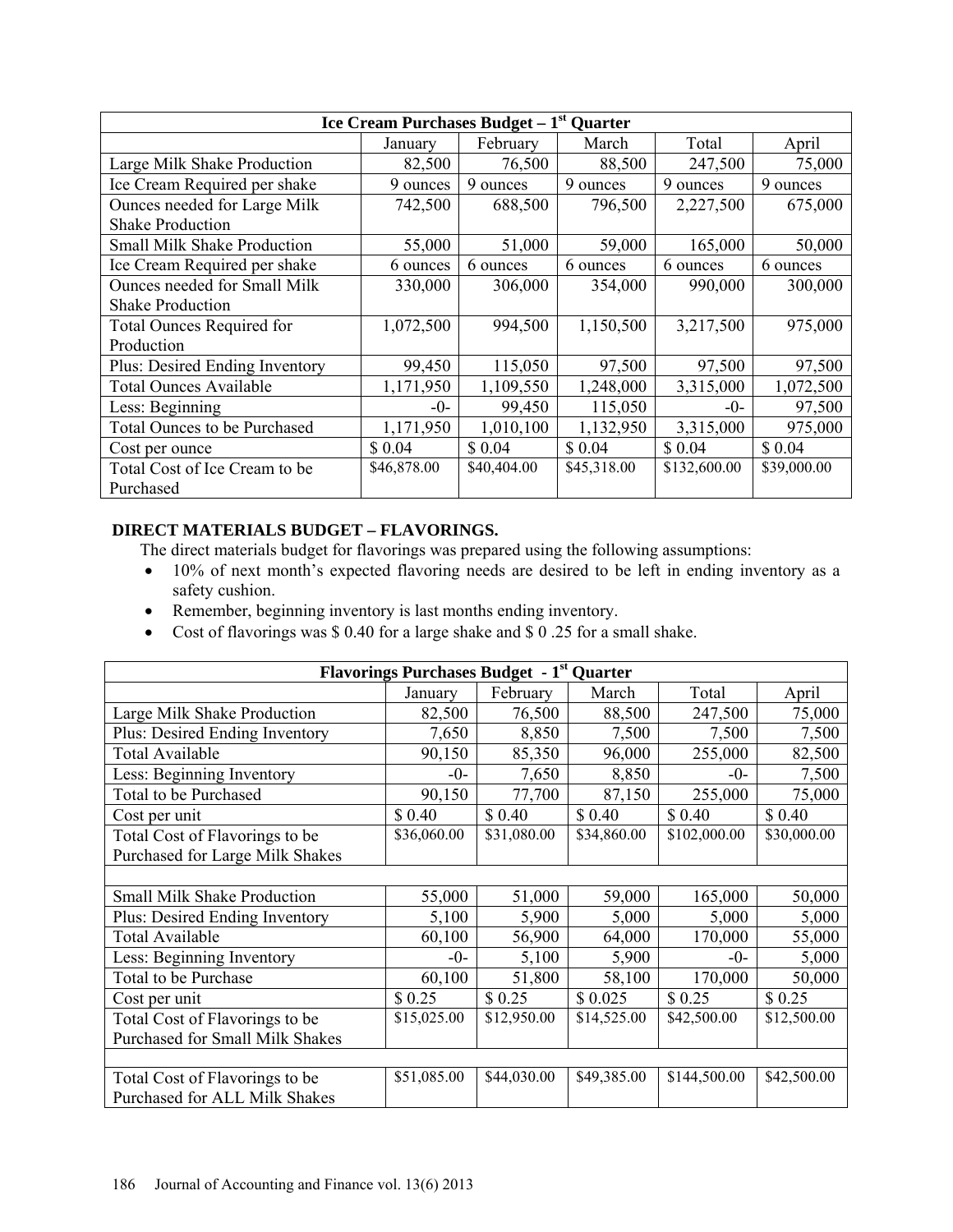### **DIRECT MATERIALS BUDGET – STRAWS.**

The direct materials budget for straws was prepared using the following assumptions:

- 10% of next month's expected straw needs are desired to be left in ending inventory as a safety cushion.
- Remember, beginning inventory is last months ending inventory.
- Cost per straw is \$ 0.75.

| <b>Straws Purchases Budget – <math>1st</math> Quarter</b> |              |             |              |              |             |  |  |
|-----------------------------------------------------------|--------------|-------------|--------------|--------------|-------------|--|--|
|                                                           | January      | February    | March        | Total        | April       |  |  |
| Large Milk Shake Production                               | 82,500       | 76,500      | 88,500       | 247,500      | 75,000      |  |  |
| Small milk shake Production                               | 55,000       | 51,000      | 59,000       | 165,000      | 50,000      |  |  |
| Total straws Required for Production                      | 137,500      | 127,500     | 147,500      | 412,500      | 125,000     |  |  |
| Plus: Desired Ending Inventory                            | 12,750       | 14,750      | 12,500       | 12,500       | 12,500      |  |  |
| Total Available                                           | 150,250      | 142,250     | 160,000      | 425,000      | 137,500     |  |  |
| Less: Beginning Inventory                                 | $-()$ -      | 12,750      | 14,750       | $-()$ -      | 12,500      |  |  |
| Total Straws to be Purchased                              | 150,250      | 129,500     | 145,250      | 425,000      | 125,000     |  |  |
| Cost per straw                                            | \$0.75       | \$ 0.75     | \$0.75       | \$0.75       | \$0.75      |  |  |
| Total cost of straws to be Purchased                      | \$112,687.50 | \$97,125.00 | \$108,937.50 | \$318,750.00 | \$93,750.00 |  |  |

# **DIRECT MATERIALS BUDGET –CUPS.**

The direct materials budget for cups was prepared using the following assumptions:

- 10% of next month's expected cup needs are desired to be left in ending inventory as a safety cushion.
- Remember, beginning inventory is last months ending inventory.
- Cost per cup is \$ 0.50 for a large shake and \$ 0.40 for a small shake.

| Cups Purchases Budget $-1st$ Quarter |             |             |             |              |             |  |  |  |
|--------------------------------------|-------------|-------------|-------------|--------------|-------------|--|--|--|
|                                      | January     | February    | March       | Total        | April       |  |  |  |
| Large Milk Shake Production          | 82,500      | 76,500      | 88,500      | 247,500      | 75,000      |  |  |  |
| Plus: Desired Ending Inventory       | 7,650       | 8,850       | 7,500       | 7,500        | 7,500       |  |  |  |
| <b>Total Available</b>               | 90,150      | 85,350      | 96,000      | 255,000      | 82,500      |  |  |  |
| Less: Beginning Inventory            | $-0$ -      | 7,650       | 8,850       | $-()$ -      | 7,500       |  |  |  |
| Total cups to be Purchased           | 90,150      | 77,700      | 87,150      | 255,000      | 75,000      |  |  |  |
| Cost per Cup                         | \$0.50      | \$0.50      | \$0.50      | \$0.50       | \$0.50      |  |  |  |
| Total Cost of Cups to be Purchased   | \$45,075.00 | \$38,850.00 | \$43,575.00 | \$127,500.00 | \$37,500.00 |  |  |  |

| <b>Cups Purchases Budget – <math>1st</math> Quarter</b> |             |             |             |             |             |  |  |  |
|---------------------------------------------------------|-------------|-------------|-------------|-------------|-------------|--|--|--|
|                                                         | January     | February    | March       | Total       | April       |  |  |  |
| <b>Small Milk Shake Production</b>                      | 55,000      | 51,000      | 59,000      | 165,000     | 50,000      |  |  |  |
| Plus: Desired Ending Inventory                          | 5,100       | 5,900       | 5,000       | 5,000       | 5,000       |  |  |  |
| <b>Total Available</b>                                  | 60,100      | 56,900      | 64,000      | 170,000     | 55,000      |  |  |  |
| Less: Beginning Inventory                               | $-0$ -      | 5,100       | 5,900       | $-()$ -     | 5,000       |  |  |  |
| Total cups to be Purchased                              | 60,100      | 51,800      | 58,100      | 170,000     | 50,000      |  |  |  |
| Cost per Cup                                            | \$0.40      | \$0.40      | \$ 0.40     | \$ 0.40     | \$0.40      |  |  |  |
| Total Cost of Cups to be Purchased                      | \$24,040.00 | \$20,720.00 | \$23,240.00 | \$68,000.00 | \$20,000.00 |  |  |  |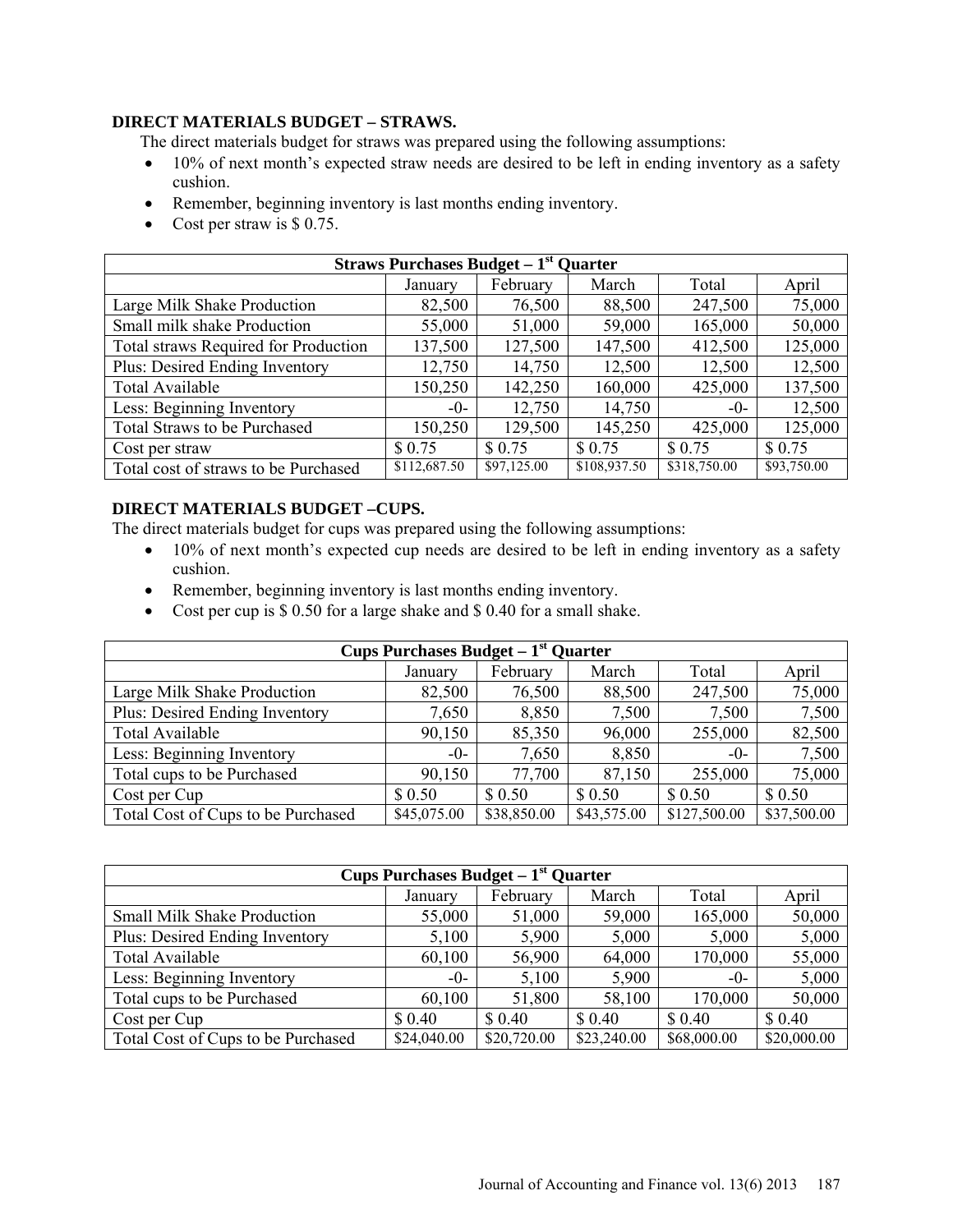### **MANUFACTURING OVERHEAD BUDGET**

First, we need to determine whether each manufacturing overhead expense is variable or fixed. It has been determined that all the manufacturing overhead costs are fixed, although salary of part-time workers and utilities can be variable or mixed expenses as well.

| Manufacturing Overhead Budget $-1st$ Quarter |                              |            |            |            |  |  |  |
|----------------------------------------------|------------------------------|------------|------------|------------|--|--|--|
|                                              | March<br>February<br>January |            |            |            |  |  |  |
| <b>Fixed manufacturing overhead costs:</b>   |                              |            |            |            |  |  |  |
| Salary of 2 part-time workers                | 1,600.00                     | 1,600.00   | 1,600.00   | 4,800.00   |  |  |  |
| Rent and utilities expense                   | 500.00                       | 500.00     | 500.00     | 1,500.00   |  |  |  |
| Supplies for making milk shakes              | 100.00                       | 100.00     | 100.00     | 300.00     |  |  |  |
| Depreciation - milk shake maker              | 20.00                        | 20.00      | 20.00      | 60.00      |  |  |  |
| Depreciation - refrigerator/freezer          | 4.00                         | 4.00       | 4.00       | 12.00      |  |  |  |
| Depreciation – counter tops                  | 10.00                        | 10.00      | 10.00      | 30.00      |  |  |  |
| <b>TOTAL FIXED COSTS</b>                     | \$2,234.00                   | \$2,234.00 | \$2,234.00 | \$6,702.00 |  |  |  |

### **OPERATING BUDGET**

First we need to determine whether each operating budget expense is variable or fixed. It has been determined that all the operating costs are fixed.

| Operating Budget $-1st$ Quarter    |             |             |             |             |  |  |
|------------------------------------|-------------|-------------|-------------|-------------|--|--|
|                                    | January     | February    | March       | Total       |  |  |
| <b>Fixed operating expenses:</b>   |             |             |             |             |  |  |
| Depreciation – tables and benches  | 30.00       | 30.00       | 30.00       | 90.00       |  |  |
| Insurance expense                  | 50.00       | 50.00       | 50.00       | 150.00      |  |  |
| Interest expense                   | 23.90       | 22.96       | 22.02       | 68.88       |  |  |
| Advertising expense                | 5,000.00    | 5,000.00    | 5,000.00    | 15,000.00   |  |  |
| Accounting and bookkeeping expense | 500.00      | 500.00      | 500.00      | 1,500.00    |  |  |
| Owner's salary expense             | 8,000.00    | 8,000.00    | 8,000.00    | 24,000.00   |  |  |
| Dues and membership expense        | 167.00      | 167.00      | 166.00      | 500.00      |  |  |
| Licenses and Permits expense       | 50.00       | 50.00       | 50.00       | 150.00      |  |  |
| Maintenance expense                | 400.00      | 400.00      | 400.00      | 1,200.00    |  |  |
| Office supplies expense            | 300.00      | 300.00      | 300.00      | 900.00      |  |  |
| Depreciation $-$ sign              | 8.37        | 8.33        | 8.33        | 25.03       |  |  |
| <b>TOTAL FIXED COSTS</b>           | \$14,529.27 | \$14,528.29 | \$14,526.35 | \$43,583.91 |  |  |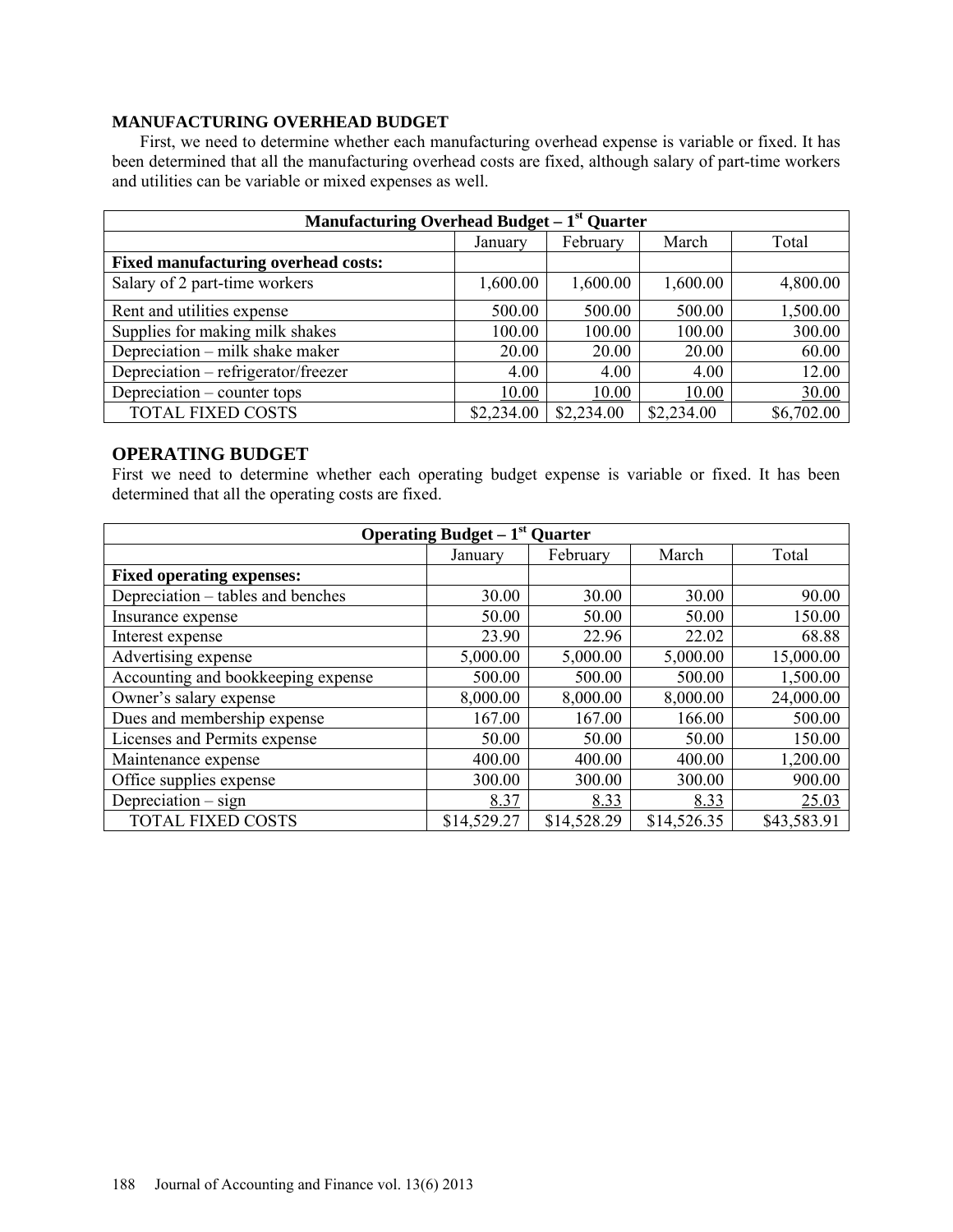# **So what is the BUDGETED MANUFACTURING COST FOR ONE UNIT:**

| Ingredient                          | Cost               |         |         | <b>Small</b> | Large |
|-------------------------------------|--------------------|---------|---------|--------------|-------|
| Whole milk                          | \$15 for $640$ oz. | 0.02344 | per oz. | 0.05         | 0.07  |
| Cream                               | \$20 for 128 oz.   | 0.15625 | per oz. | 0.31         | 0.47  |
| Sugar                               | $$10$ for 30 cups  | 0.33333 | per cup | 0.17         | 0.25  |
| Premium Vanilla Ice Cream           | \$24 for 600 oz.   | 0.04000 | per oz. | 0.24         | 0.36  |
| Flavorings                          |                    |         |         | 0.25         | 0.40  |
| <b>Flavored Specialty Straws</b>    |                    |         |         | 0.75         | 0.75  |
| Cups-8 ounces                       | \$200 for 500 cups | 0.40000 | per cup | 0.40         |       |
| Cups-12 ounces                      | \$250 for 500 cups | 0.50000 | per cup |              | 0.50  |
| TOTAL DIRECT MATERIAL COST PER UNIT |                    |         | \$2.17  | \$2.80       |       |

# **Direct Materials Variable Costs per unit:**

**LARGE MILK SHAKES** – per the PRODUCTION budget we expect to produce 1,580,000 in the first Year: (125,000+125,000+150,000+125,000+125,000+150,000+160,000+150,000+110,000+110,000  $+110,000+140,000$ ).

| Cost of manufacturing each large milk shake                                                                           | \$2.81 |
|-----------------------------------------------------------------------------------------------------------------------|--------|
| (2) Manufacturing overhead:<br><b>Fixed</b> (\$2,234.00 $*12$ months $*60\%$ per quarter)/ 1,580,000 =<br>milk shakes | 0.01   |
| (1) Direct materials cost per milk shake:                                                                             | 2.80   |

**SMALL MILK SHAKES** – per the PRODUCTION budget we expect to produce 165,000 in the first quarter.

| Cost of manufacturing each small milk shake                                                                            | \$2.18 |
|------------------------------------------------------------------------------------------------------------------------|--------|
| (2) Manufacturing overhead:<br><b>Fixed</b> (\$2,234.00 $*$ 12 months $*$ 40% per quarter)/ 1,580,000 =<br>milk shakes | 001    |
| (1) Direct materials cost per milk shake:                                                                              |        |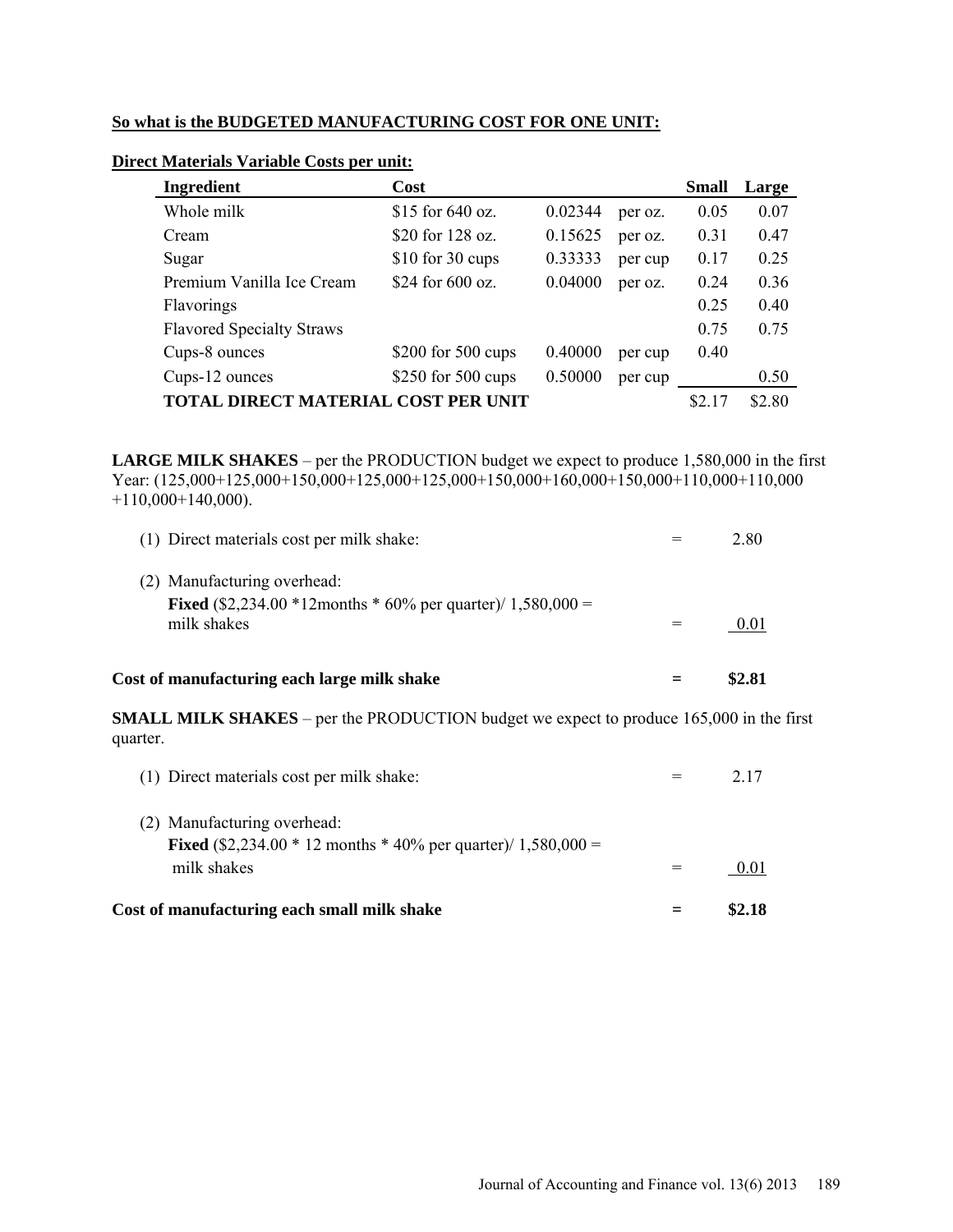#### PROJECTED INCOME STATEMENT MONTH OF JANUARY

|                                                | Large $(60\%)$ | Small $(40\%)$ | Total     |
|------------------------------------------------|----------------|----------------|-----------|
| Number of milk shakes expected to be sold      | 75,000         | 50,000         | 125,000   |
| Sales price per milk shake (less resort fee)   | \$9.00         | \$6.30         |           |
| Cost of goods sold per milk shake              | \$2.81         | \$2.18         |           |
|                                                |                |                |           |
| Sales                                          | \$675,000      | \$315,000      | \$990,000 |
| Less: cost of goods sold                       | \$211,500      | \$109,500      | \$321,000 |
| Gross Profit                                   | \$463,500      | \$205,500      | \$669,000 |
| Less: Operating expenses                       | 26,150         | 17,434         | 43,584    |
| Operating Income                               | \$437,350      | \$188,066      | \$625,416 |
| Income tax expense (income tax rate = $35\%$ ) | \$153,073      | \$65,823       | \$218,896 |
| Net Income                                     | \$284,277      | \$122,243      | \$406,520 |

Due to global warming, demand for milk shares was much larger than expected. The amount of large milk shakes actually sold in January were 85,000 (10,000 over budget) while the amount of small milk shakes actually sold in January were 45,000 (5,000 under budget). The budgets prepared above were planned prior to the beginning of the year and are valid for the planned level of sales activity. If the actual level of sales activity differs from the planned level, comparing our budgets above with actual results may lead to incorrect conclusions about performance. Therefore we must prepare a FLEXIBLE budget that adjusts revenues and expenses given the actual level of sales activity that occurred.

| Large Milk Shakes - Flexible Budget Performance Report for the Month ended January 31 |                       |           |                 |           |                 |
|---------------------------------------------------------------------------------------|-----------------------|-----------|-----------------|-----------|-----------------|
|                                                                                       | <b>Planned Budget</b> | Activity  | Actual results  | Spending  | Flexible budget |
|                                                                                       | based on              | and       | based on actual | Variances | based on actual |
|                                                                                       | budgeted sales        | Spending  | sales of 85,000 |           | sales of 85,000 |
|                                                                                       | of 75,000 milk        | Variances | milk shakes     |           | milk shakes     |
|                                                                                       | shakes                |           |                 |           |                 |
| Revenue $(\$9.00q)$                                                                   | \$675,000             | 90,000 F  | \$765,000       |           | \$765,000       |
| Less: Cost of goods                                                                   | \$211,500             | 8,500 U   | \$220,000       | 19,700 F  | \$239,700       |
| sold $(\$2.82q)$                                                                      |                       |           |                 |           |                 |
| <b>Gross Profit</b>                                                                   | \$463,500             | 81,500 F  | \$545,000       | 19,700 F  | \$525,300       |
| Less: Operating                                                                       | 26,150                | 1,600 U   | 27,750          | 1,600 U   | 26,150          |
| expenses                                                                              |                       |           |                 |           |                 |
| Operating Income                                                                      | \$437,350             | 79,900 F  | \$517,250       | 18,100 F  | \$499,150       |
| Income tax expense                                                                    | \$153,073             |           | \$181,038       |           | \$174,703       |
| $(tax rate = 35%)$                                                                    |                       |           |                 |           |                 |
| Net Income                                                                            | \$284,277             |           | \$336,212       |           | \$324,447       |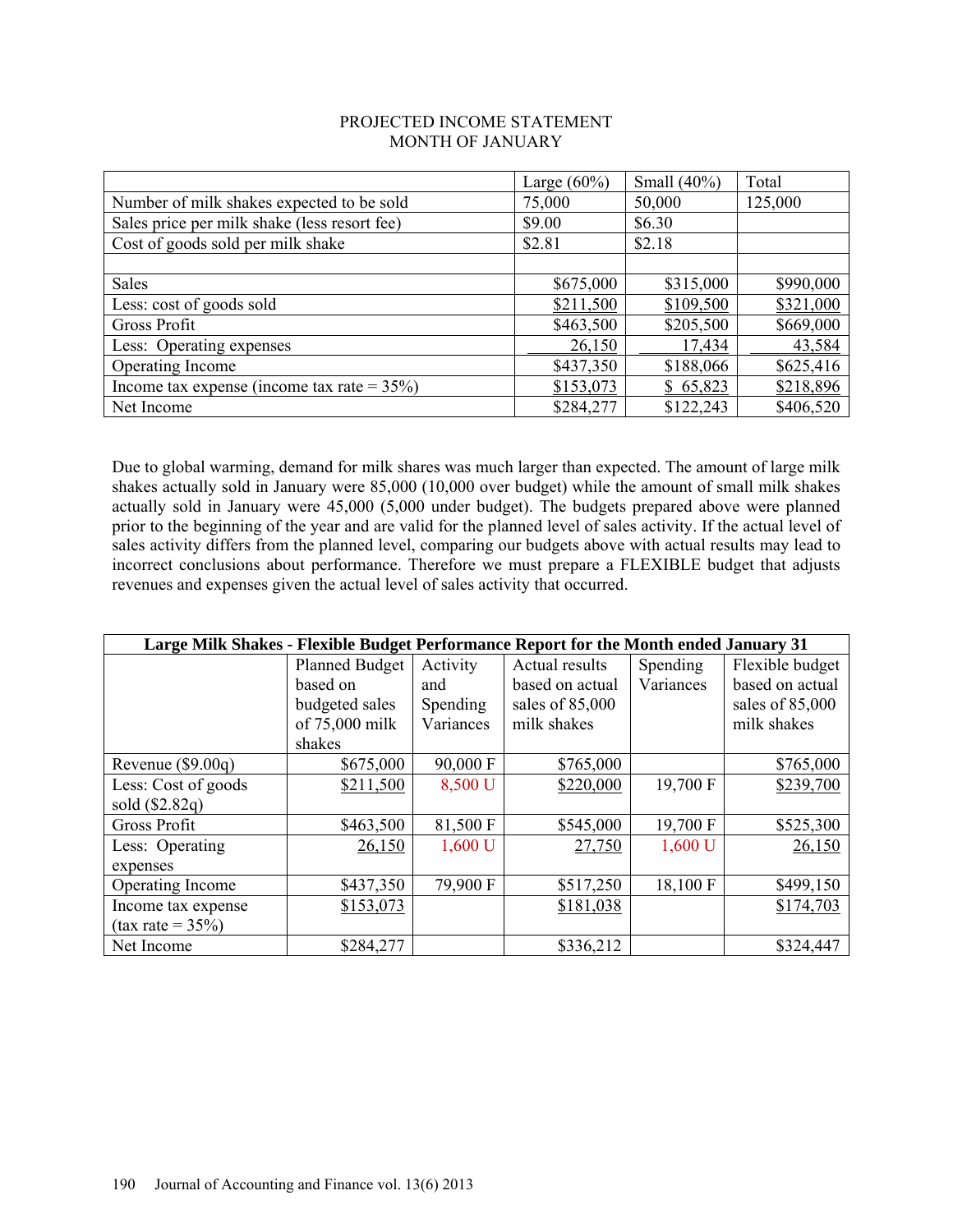| <b>Small Milk Shakes - Flexible Budget Performance Report for the Month ended January 31</b> |                       |           |                 |           |                 |  |  |  |
|----------------------------------------------------------------------------------------------|-----------------------|-----------|-----------------|-----------|-----------------|--|--|--|
|                                                                                              | <b>Planned Budget</b> | Activity  | Actual results  | Spending  | Flexible budget |  |  |  |
|                                                                                              | based on              | and       | based on actual | Variances | based on actual |  |  |  |
|                                                                                              | budgeted sales        | Spending  | sales of 45,000 |           | sales of 45,000 |  |  |  |
|                                                                                              | of 50,000 milk        | Variances | milk shakes     |           | milk shakes     |  |  |  |
|                                                                                              | shakes                |           |                 |           |                 |  |  |  |
| Revenue $(\$6.30q)$                                                                          | \$315,000             | 31,500 U  | \$283,500       |           | \$283,500       |  |  |  |
| Less: Cost of goods                                                                          | \$109,500             | 9,000 F   | \$100,500       | 1,950 U   | \$98,550        |  |  |  |
| sold (\$2.19q)                                                                               |                       |           |                 |           |                 |  |  |  |
| <b>Gross Profit</b>                                                                          | \$205,500             | 22,500 U  | \$183,000       | 1,950 U   | \$184,950       |  |  |  |
| Less: Operating                                                                              | 17,434                | 116 U     | 17,550          | 116 U     | 17,434          |  |  |  |
| expenses                                                                                     |                       |           |                 |           |                 |  |  |  |
| Operating Income                                                                             | \$188,066             | 22,616 U  | \$165,450       | $2,066$ U | \$167,516       |  |  |  |
| Income tax expense                                                                           | \$65,823              |           | \$57,907        |           | \$58,613        |  |  |  |
| $(tax rate = 35%)$                                                                           |                       |           |                 |           |                 |  |  |  |
| Net Income                                                                                   | \$122,243             |           | \$107,543       |           | \$108,885       |  |  |  |

### **CONCLUSION**

This case integrates key concepts of Cost-Volume-Profit (CVP) analysis, and Flexible Budgeting in a case study-setting to enable students to understand the different stages involved in starting up a business, preparing required budgets, projecting out results, monitoring business performance, and reconciling variances between projected and actual results. We show students the importance of these key practical yet very relevant management-accounting tools, all done in one integrative setting instead of teaching those concepts separately. Furthermore, our case study accomplishes these goals in a dynamic simulationstyle exercise that allows students to make their own assumptions about key input variables needed in the analysis and witness firsthand how changes in these assumptions impact their business performance results. Students often wonder how they can use and integrate concepts learned throughout different accounting courses with other business courses in the areas of finance, management and marketing. This case accomplishes precisely this very goal by enabling students who go through the exercise which the case presents to apply what they learned in various business disciplines in an integrated and comprehensible way. It is often viewed that flexible budgeting is a key starting point for developing a full cost-accounting system and subsequent analyses of variances between budgeted and actual results in an effort to improve cost control and operational performance. This case provides the necessary tools to both business school students in general, as well as accounting students in particular who will move on to higher-level accounting courses such as a cost-management class, typically taken in their major, to understand the full picture needed to start and maintain a successful small business.

### **REFERENCES**

Choo, F. & Tan K.B. (2011). An Income Statement Approach for Cost-Volume-Profit (CVP) Analysis by Using a Company's CVP Model. *Journal of Accounting and Finance*, 11(4), 23-36.

Garrison, R.H, Noreen E., & Brewer P.C. (2010). Managerial Accounting,  $12<sup>th</sup>$  edition. New York: Irwin/McGraw-Hill.

Horngren, C.T., Datar, S.M., & Rajan, M. (2012). Cost Accounting: A Managerial Emphasis, 14<sup>th</sup> edition. New Jersey: Pearson Education, Inc.